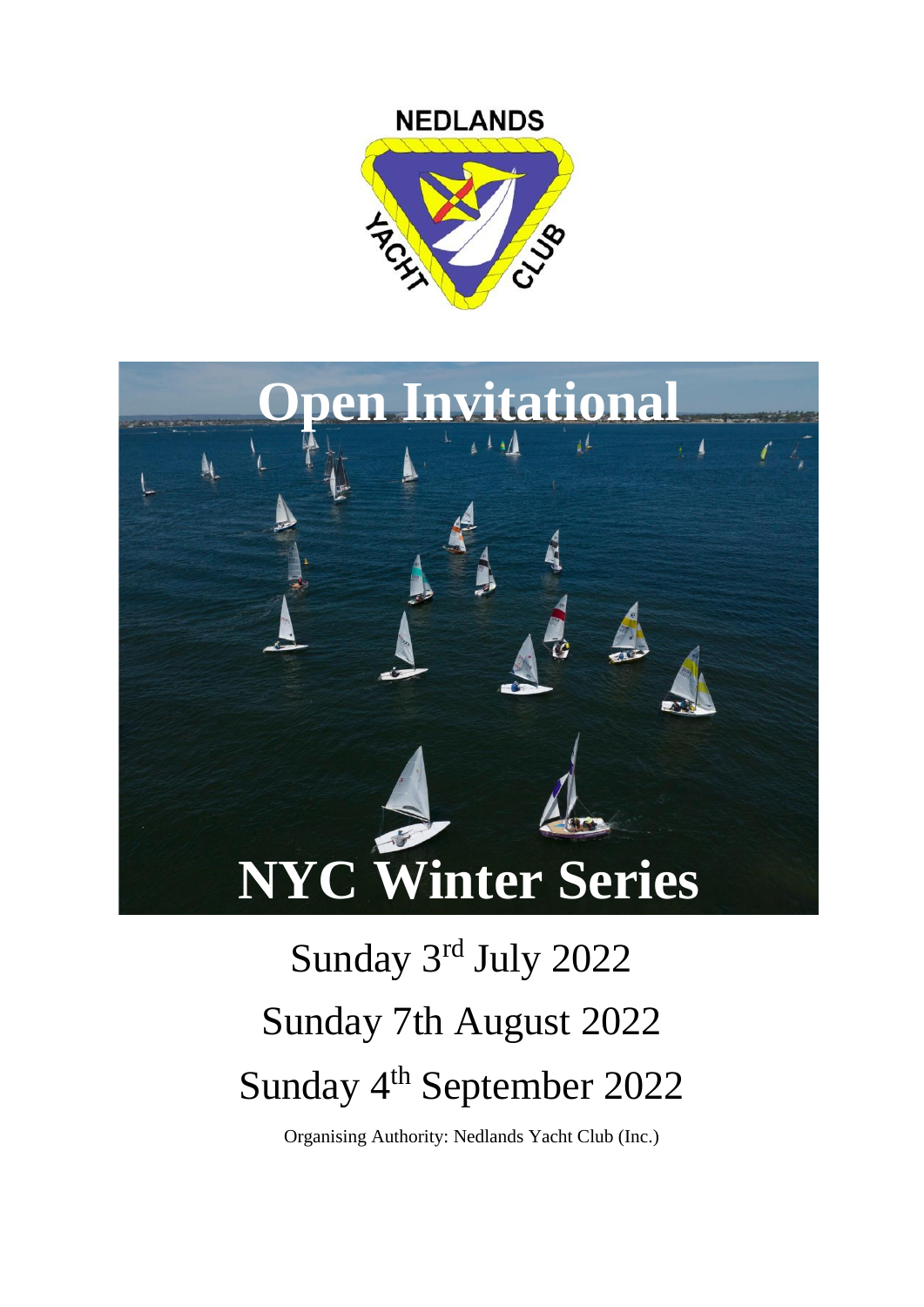# **NOTICE OF RACE**

# **1. RULES**

- 1.1. The Event will be governed by the rules as defined in the *Racing Rules of Sailing (RRS)* 1.2. The Australian Sailing Prescriptions and Special Regulations will apply.
- 1.3. Australian Sailing Special regulations part 1, section 2 to the level of category 7 will apply to cruisers and sports boats.
- 1.4. The Sailing Instructions may change racing rules. The changes will appear in full in the Sailing Instructions
- 1.5. The Australian Sailing Special Regulations Part 2, regulation 5.01 (Personal Flotation Devices) will be enforced for dinghy and off the beach catamaran fleets.

# **2. ELIGIBILITY AND INSURANCE**

- 2.1. The regatta is an open invitational event and is open to off the beach dinghies, catamarans and cruisers.
- 2.2. Each participating boat shall have valid insurance as defined under the heading of "INSURANCE" below.
- 2.3. Competitors must be financial members of a yacht club or sailing club affiliated with Australian Sailing.
- 2.4. Each participating boat shall have a valid Australian Sailing Special regulations Safety Equipment Audit form for 2022/23 season registered with their home yacht club. The Safety Audit form is to be produced if requested by Race Officials.

# **3. ENTRY AND FEES**

- 3.1. The regatta is an open invitational event.
- 3.2. At the discretion of the Race Committee, entrants may be placed in single class fleets (if enough entrants are received) or in a yardstick adjusted open fleet.
- 3.3. Entry is free, with a small fee for lunch.
- 3.4. Registration will include completing a sign on sheet on the day

# **4. SCHEDULE**

- 4.1. The Regatta will consist of three race days, 3rd of July, 7th of August and 4th of September.
- 4.2. Each race day will consist of one session of racing.
- 4.3. Each session will consist of 3 races for each fleet. The number of races can be reduced at the discretion of the Race Committee
- 4.4. For all fleets, results will be based on the session on each race day only with results presented on the evening of each race day.
- 4.5. The start sequence for race 1 on each day will commence at 11:30AM.
- 4.6. The starting order of fleets for race 1 will be determined on the day. The starting order of subsequent races will vary based on when fleets complete their previous race.
- 4.7. There will be a break for lunch at an appropriate time, at the discretion of the Race Committee.
- 4.8. Subsequent race starts for each fleet will commence as soon as possible after the completion of that fleet's previous race.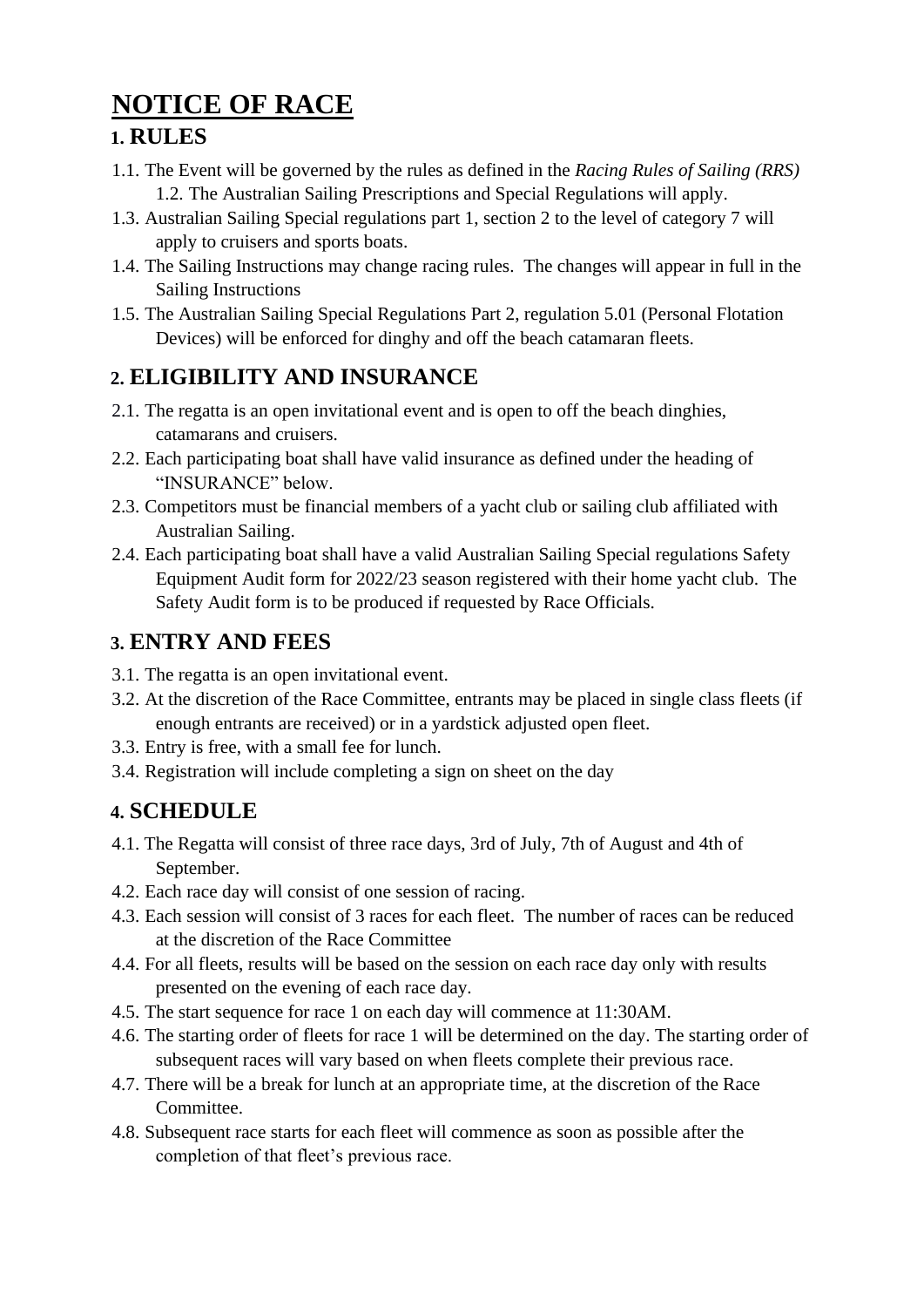# **5. SAILING INSTRUCTIONS**

- 5.1. The sailing instruction will follow normal club racing (Yellow Book)
- 5.2. The Rules are available online at [Y](https://www.nyc.org.au/sailing/sailing-programme-yellowbook/)ellow Book 2021-22
- 5.3. The start times listed above, supersede the start times listed in the sailing instructions. This alters Yellow Book Sailing instructions 6.3.1

#### **6. VENUE**

- 6.1. The regatta will be conducted from Nedlands Yacht Club.
- 6.2. The race area will be described in the Sailing Instructions
- 6.3. When COVID restrictions allow, Presentations for visiting fleets will be held in the NYC main club rooms as soon after 15:00 as possible

## **7. COVID-19 REGULATIONS**

- 7.1. The racing will be conducted in accordance with Federal & State legislations relating to COVID-19.
- 7.2. Competitors are responsible for deciding whether to participate or not, and for compliance with all applicable rules and regulations, including all COVID regulations.

#### **8. COURSES**

8.1. The courses will be posted around the main veranda on the day.

#### **9. PENALTY SYSTEM**

9.1. For all fleets, Rules 44.1 and 44.2 (taking a penalty) are amended so that only one turn, including one tack and one gybe, are required.

#### **10 SCORING**

10.1. The Low Point Scoring system, RRS Appendix A4, will apply.

#### **11. SUPPORT BOATS**

- 11.1. Support boats will display a green over white diagonal flag.
- 11.2. Support boats and crew will be supplied by NYC under its standard operating procedures.

#### **12 PRIZES**

12.1. Prizes will be awarded at the discretion of NYC.

# **13. DISCLAIMER OF LIABILITY**

13.1. All those taking any part in the event do so at their own risk. The Organising Authority, its associates and appointees accept no responsibility for any loss, damage, injury or inconvenience incurred, howsoever caused. Attention is also drawn to Fundamental Rule 3 which states "The responsibility for a boat's decision to participate in a race or to continue racing is hers alone".